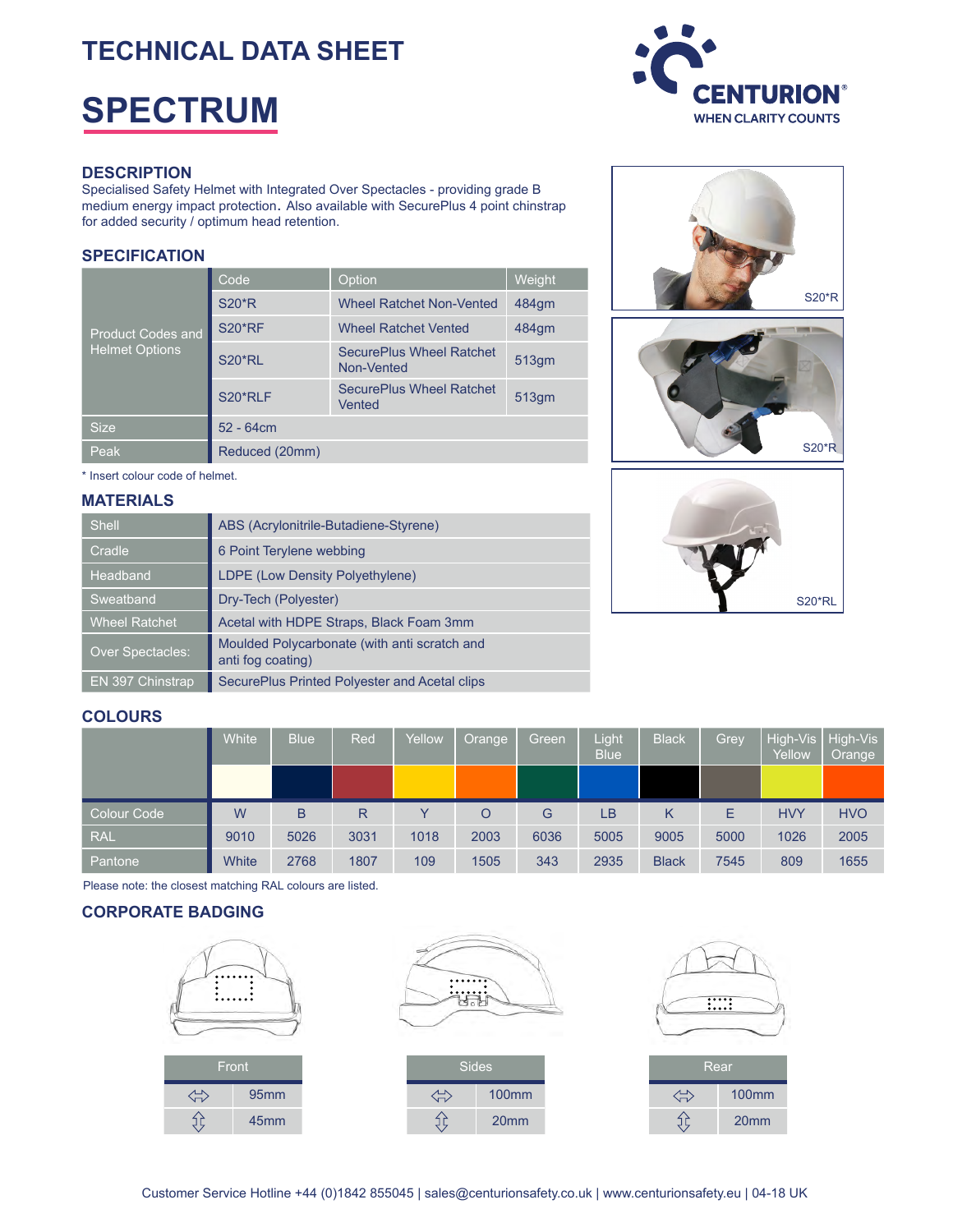### **EUROPEAN AND INTERNATIONAL STANDARDS WITH OPTIONS**

| Product                                                  |                          | EN 397:2012 + A1:2012               |                   |                                      | Options<br>outside the<br>scope of    | <b>EN 397</b>          |                                                                  |                                 | <b>ANSI/ISEA</b><br>Z89.1-2009<br>Type 1 |                                     | Options<br>outside the<br>scope of<br><b>ANSI/ISEA</b> | Type 1                                      | <b>CSA/CAN</b><br>Z94.1-05       |                                                                      |
|----------------------------------------------------------|--------------------------|-------------------------------------|-------------------|--------------------------------------|---------------------------------------|------------------------|------------------------------------------------------------------|---------------------------------|------------------------------------------|-------------------------------------|--------------------------------------------------------|---------------------------------------------|----------------------------------|----------------------------------------------------------------------|
|                                                          | Lateral Deformation (LD) | (Low Temperature)<br>$30^{\circ}$ C | Molten Metal (MM) | (Electrical Resistance)<br>440V a.c. | (Electrical Resistance)<br>1000V a.c. | 40°C (Low Temperature) | EN 50365:2002 (Tooov e.e.)<br>For use on low voltage insulations | C (Conductive OV a.c.)<br>Class | (20,000V a.c.)<br>Ш<br>Class             | (Low Temperature)<br>$30^{\circ}$ C | 40°C (Low Temperature)                                 | a.c.)<br>(Conductive OV<br>$\circ$<br>Class | a.c.)<br>(20,000V)<br>ш<br>Class | Tested to the performance requirements<br>of AS/NZS 1801:1997 Type 1 |
| Wheel Ratchet Non-Vented<br><b>S20*R</b>                 | $\sqrt{}$                |                                     |                   |                                      | $\checkmark$                          | ✓                      | $\checkmark$                                                     |                                 | $\checkmark$                             | $\checkmark$                        |                                                        |                                             | $\checkmark$                     |                                                                      |
| <b>Wheel Ratchet Vented</b><br><b>S20*RF</b>             |                          |                                     |                   |                                      |                                       |                        |                                                                  | $\checkmark$                    |                                          | $\checkmark$                        |                                                        |                                             |                                  |                                                                      |
| Secure Plus Wheel Ratchet<br>Non-Vented<br><b>S20*RL</b> |                          |                                     |                   | $\checkmark$                         | ✓                                     | ✓                      | ✓                                                                |                                 | $\checkmark$                             | $\checkmark$                        |                                                        |                                             |                                  |                                                                      |
| <b>Secure Plus Wheel Ratchet</b><br>Vented S20*RLF       |                          |                                     |                   |                                      |                                       |                        |                                                                  |                                 |                                          |                                     |                                                        |                                             |                                  |                                                                      |

| <b>Eye Protection</b>               | Impact<br>Protection          |                              | <b>EN 166</b>    |                                           |                             |                                 | <b>EN 169</b>               |                                    | <b>EN 170</b>     |                | <b>EN 171</b> | <b>EN 172</b> |       | <b>EN 175</b> | <b>EN 1731</b> | <b>GS-ET-29</b><br><b>Revision 1</b>  | ANSI/<br><b>ISEA</b><br>$Z87.1+$<br>(Impact<br>Rated)     | CAN/<br>CSA-<br>Z94.3-<br>07                                                                            |                                   |                                              |
|-------------------------------------|-------------------------------|------------------------------|------------------|-------------------------------------------|-----------------------------|---------------------------------|-----------------------------|------------------------------------|-------------------|----------------|---------------|---------------|-------|---------------|----------------|---------------------------------------|-----------------------------------------------------------|---------------------------------------------------------------------------------------------------------|-----------------------------------|----------------------------------------------|
|                                     | Energy<br>S <sub>O</sub><br>щ | Medium Energy<br>$\mathbf m$ | High Energy<br>⋖ | Optical Class<br>$\overline{\phantom{0}}$ | Liquid droplets<br>$\infty$ | Molten Metal Splash<br>$\infty$ | - High Speed Particles<br>Н | Electric Arc<br>$\frac{1}{\infty}$ | က<br>Scale Number | Scale Number 5 | $2C-1,2$      | $2 - 1,2$     | $4-5$ | $5 - 2,5$     | $5-3,1$        | and Allied<br>Welding an<br>Processes | Use against Mechanical<br>Hazards (including<br>Forestry) | Shields for live<br>Arc Flash protection<br>Class 2<br>Face Shields I university<br>electrical work and | American Eye and Face<br>Standard | Canadian Eye and Face<br>Protection Standard |
| Overspectacles<br>Clear S576        |                               | $\checkmark$                 |                  | $\vee$                                    |                             |                                 | $\checkmark$                |                                    |                   |                | $\checkmark$  |               |       |               |                |                                       |                                                           |                                                                                                         |                                   |                                              |
| Overspectacles<br>Smoke Grey S576SE |                               |                              |                  |                                           |                             |                                 |                             |                                    |                   |                |               |               |       |               |                |                                       |                                                           |                                                                                                         |                                   |                                              |

#### **ACCESSORIES**

| <b>Face</b>                  | Combi helmet compatible with Connect and Euro range of Face Protection                                                                                |
|------------------------------|-------------------------------------------------------------------------------------------------------------------------------------------------------|
| <b>Accessory Clips</b>       | S570 Connect or S565 Euro accessory clips                                                                                                             |
| Ear                          | Compatible with Centurion helmet mounted Scala XI S72CE and Scala X S71CE Ear Defenders (supplied with S570<br>Connect and S565 Euro accessory clips) |
| Eye                          | S576 Clear Over Spectacles or S576SE Smoke Grey Over Spectacles with anti scratch/fog coating                                                         |
| <b>Stickers</b>              | S30HIRS Silver High Intensity Reflective Sticker sets available. Material meets the specification requirements of<br>EN 12899-1 Ra2                   |
| <b>Badge Holder</b>          | S30SBH 54 x 85mm                                                                                                                                      |
| Sweatband                    | S31D Dry-Tech sweatband                                                                                                                               |
| Chinstrap                    | Compatible with 2 point chinstrap S30E, SecurePlus 4 point chinstraps S30Y, S30LY and S30YE (elasticated)                                             |
| Cradle with Slip<br>Ratchet  | S33/34 Terylene Cradle with Dry-Tech Sweatband                                                                                                        |
| Cradle with Wheel<br>Ratchet | S33/35 Terylene Cradle with Premium 'Twist2Fit' Wheel Ratchet and Dry-Tech Sweatband                                                                  |

Customer Service Hotline +44 (0)1842 855045 | sales@centurionsafety.co.uk | www.centurionsafety.eu | 04-18 UK